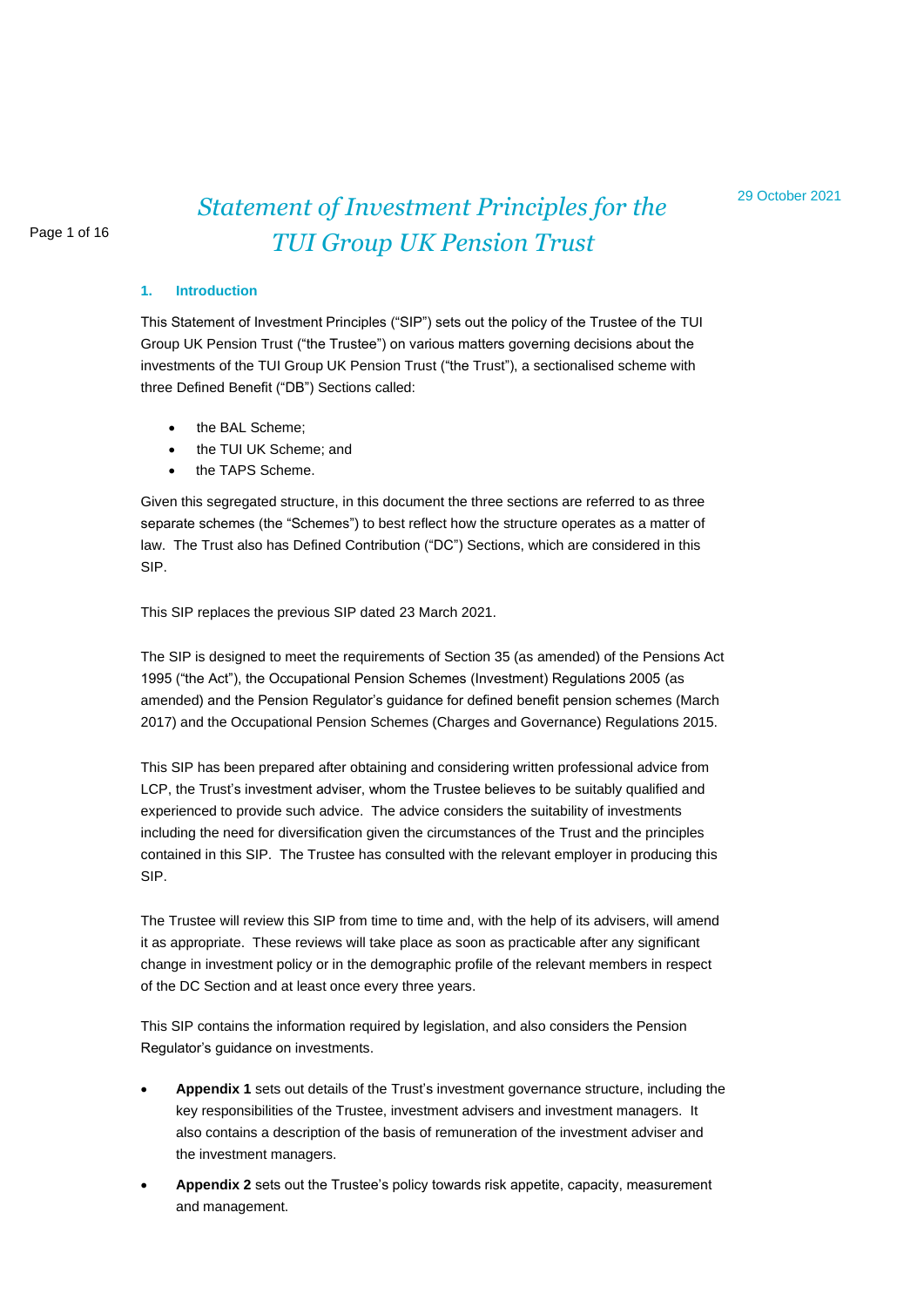#### **2. Investment objectives**

#### Page 2 of 16 Defined benefit objectives

The Trustee's objective is to invest the assets of the Trust prudently to ensure that the benefits promised to members are provided. The overall aim is to reach and maintain a position where sufficient assets are held to cover all liabilities plus an additional reserve for unforeseen events such as improvements in mortality, and to have a contribution rate which the Principal Employer, TUI UK Limited, can sustain.

#### Defined contribution (main default strategy) objectives

For the BAL and TUI UK Schemes, which are both closed to DC contributions, the main default strategy (i.e. the strategy in which members' DC benefits should be invested if they have not made an active investment choice) is the Flexible Income Lifestyle Strategy. The Trustee's objectives for the main default strategy are as follows:

- Aim for significant long-term real growth while members are further away from retirement.
- Manage down volatility in fund values as members near retirement.
- Target an end point portfolio that is appropriate and consistent with members using their accumulated pot to fund their retirement via flexi-access drawdown.

The objectives of the fund managers in respect of the underlying funds used within the strategy are set out in the Investment Policy Implementation Document ("IPID") which accompanies this SIP. The IPID also details the kinds of investments held within the main default strategy and the balance between them.

Other investment polices relating to the main default strategy are set out in the sections below.

Taken together, the objectives and policies the Trustee has adopted in respect of the main default strategy, and following analysis of the membership, are expected to meet the needs of members, by providing the following:

- The opportunity to increase the value of their benefits with investment growth.
- An investment which manages risk in an appropriate and considered way.
- A portfolio commensurate with how members may take their benefits when they retire.

#### **3. Investment strategy**

#### Defined benefit section

In April 2021, the Trustee entered into two bulk annuity policies (also known as buy-ins) in respect of a portion of the BAL Scheme's pensioner liabilities and all of the TAPS Scheme's liabilities. These bulk annuity policies will either partially (for the BAL Scheme) or wholly (for the TAPS Scheme) meet the cash flows due from these two Schemes to members.

The Trustee considers the non-insured assets of the TUI UK Scheme and the BAL Scheme as two portfolios: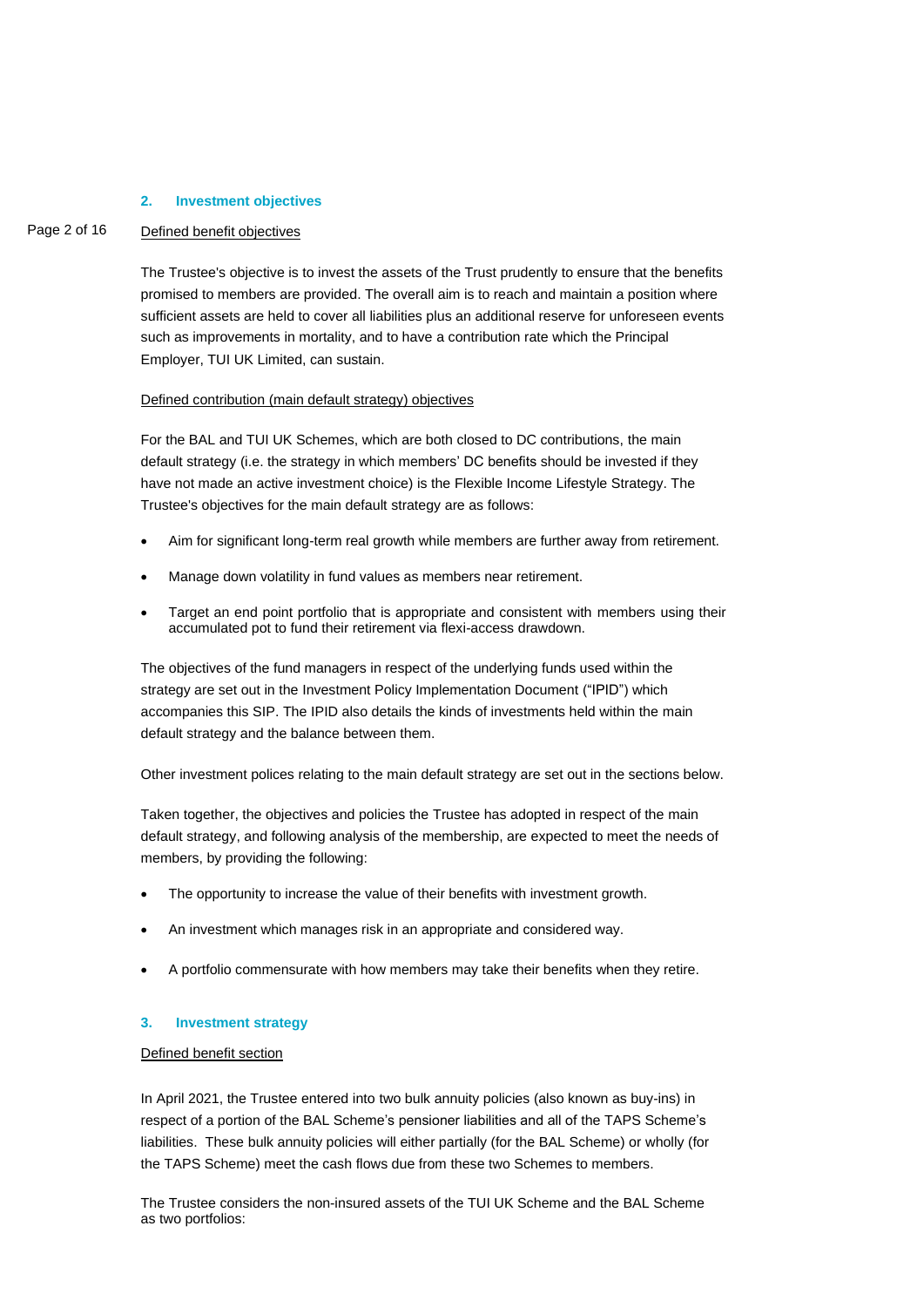Page 3 of 16 The **Growth Portfolio** which has the objective of improving the funding position of each Scheme. It comprises a portfolio of credit and debt-based investments, real estate and alternative assets such as insurance-linked securities (with the latter having final redemption proceeds paid back over time).

> The **Matching Portfolio** which has the objective of providing investment performance which broadly follows the movements in the value of each Scheme's liabilities (excluding the liabilities insured by the buy in policy for the BAL Scheme). It comprises a bespoke Liability Driven Investment ("LDI") portfolio (predominantly of fixed and index-linked gilts, gilt repurchase agreements, interest rate and inflation swaps) and buy and maintain credit exposure which when combined have interest rate and inflation exposure characteristics which are broadly similar in nature to the liabilities of each Scheme over the long term. The TUI UK Scheme invests in a segregated buy and maintain credit portfolio and the BAL Scheme invests in pooled buy and maintain credit funds (given the size of these investments).

The allocation to the LDI Portfolio will be determined by the collateral required to support the interest rate and inflation hedge but is expected to amount to between 25% and 50% of each Scheme's assets.

The Trustee continues to consider additional de-risking strategies as the funding level improves.

The non-insured assets for the TAPS Scheme are held in cash as future payments from this Scheme are expected to take place in the near term.

#### Additional Voluntary Contributions ("AVCs") & Defined Contribution ("DC") Sections

For the AVC and DC Sections, the Trustee has made available a range of investment funds for members. Each member is responsible for specifying one or more funds for the investment of their account, having regard to their attitude to the risks involved. If a member does not choose an investment option, their account will be invested into the default option, which is managed as a "lifestyle" strategy (ie it automatically combines investments in proportions that vary according to the time to retirement age). The main default is the Flexible Income Lifestyle Strategy.

The main default option was designed to be in the best interests of the majority of the members based on the demographics of the AVC and DC Sections' memberships. The Flexible Income Lifestyle Strategy targets drawdown at retirement, since the Trustee believes that most DC members will wish to take their benefits in this form. Therefore, the main default lifestyle strategy is initially invested in assets that have a relatively high expected return aiming for growth, and then as the member approaches retirement, gradually switches into less risky assets, with the asset allocation at retirement being designed to be appropriate for members taking an income drawdown option.

As detailed in the IPID, the Trustee has identified that a diversified growth fund is also considered to be an additional default arrangement for governance purposes and must meet the charge cap restrictions. This is as a result of a bulk transfer of assets without member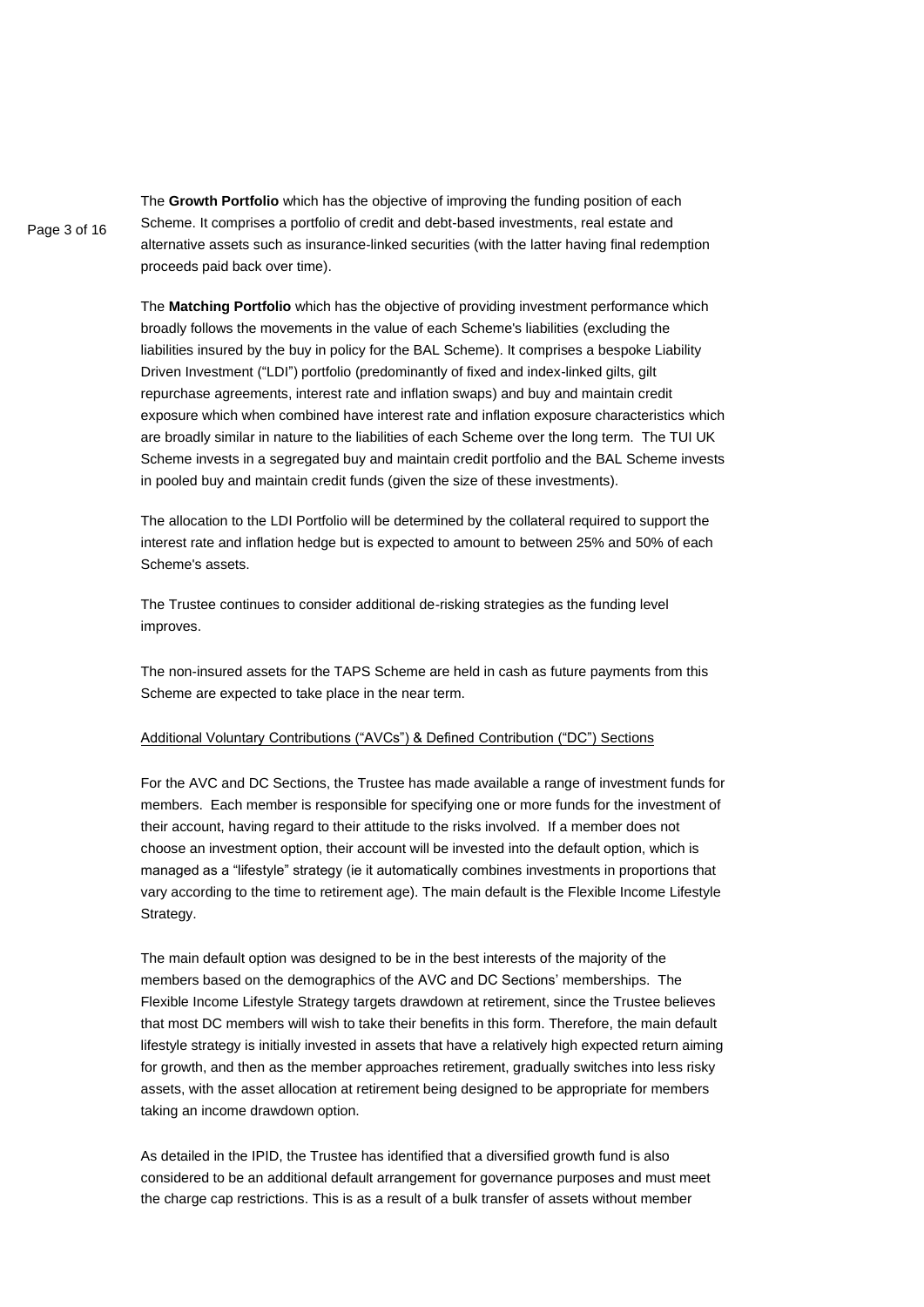consent on 24 June 2019, when assets were transitioned into this diversified growth fund. This diversified growth fund is a significant part of the main default strategy, and so is regularly reviewed alongside any review of the main default strategy.

The Trustee will review the default strategies and investment options at least every three years and as soon as practicable after any significant change in legislation, investment policy, or the demographic profile of relevant members. The Trustee will also monitor the relevant members' behaviour to check whether assumptions made about how members will access their benefits are borne out in practice.

#### **4. Considerations in setting the investment arrangements**

When deciding how to invest the Trust's assets, the Trustee considers several risks, including, but not limited to, those set out in Appendix 2. Some of these risks are more quantifiable than others, but the Trustee has tried to allow for the relative importance and magnitude of each risk.

The Trustee considered a wide range of asset classes for investment, taking account of the expected returns and key individual risks associated with those asset classes as well as how these risks can be mitigated where appropriate. The key financial assumption made by the Trustee in determining the investment arrangements is that there are certain investments that will outperform gilts over the long term.

In setting the strategy for the DB Sections the Trustee considered:

- each Scheme's investment objectives, including the target return required to meet the Trustee's investment objectives;
- each Scheme's cash flow requirements in order to meet benefit payments in the near to medium term;
- the best interests of all members and beneficiaries;
- the circumstances of the Schemes, including the profile of the benefit cash flows (and the ability to meet these in the near to medium term), the funding level, and the strength of the employer covenant;
- the risks, rewards and suitability of a number of possible asset classes and investment strategies and whether the return expected for taking any given investment risk is considered sufficient given the risk being taken;
- the need for appropriate diversification between different asset classes to ensure that both the Schemes' overall level of investment risk and the balance of individual asset risks are appropriate;
- any other considerations which the Trustee considers financially material over the time horizon that the Trustee considers is needed for the funding of future benefits by the investments of the Schemes; and
- the Trustee's investment beliefs about how investment markets work, and which factors are most likely to impact investment outcomes.

Page 4 of 16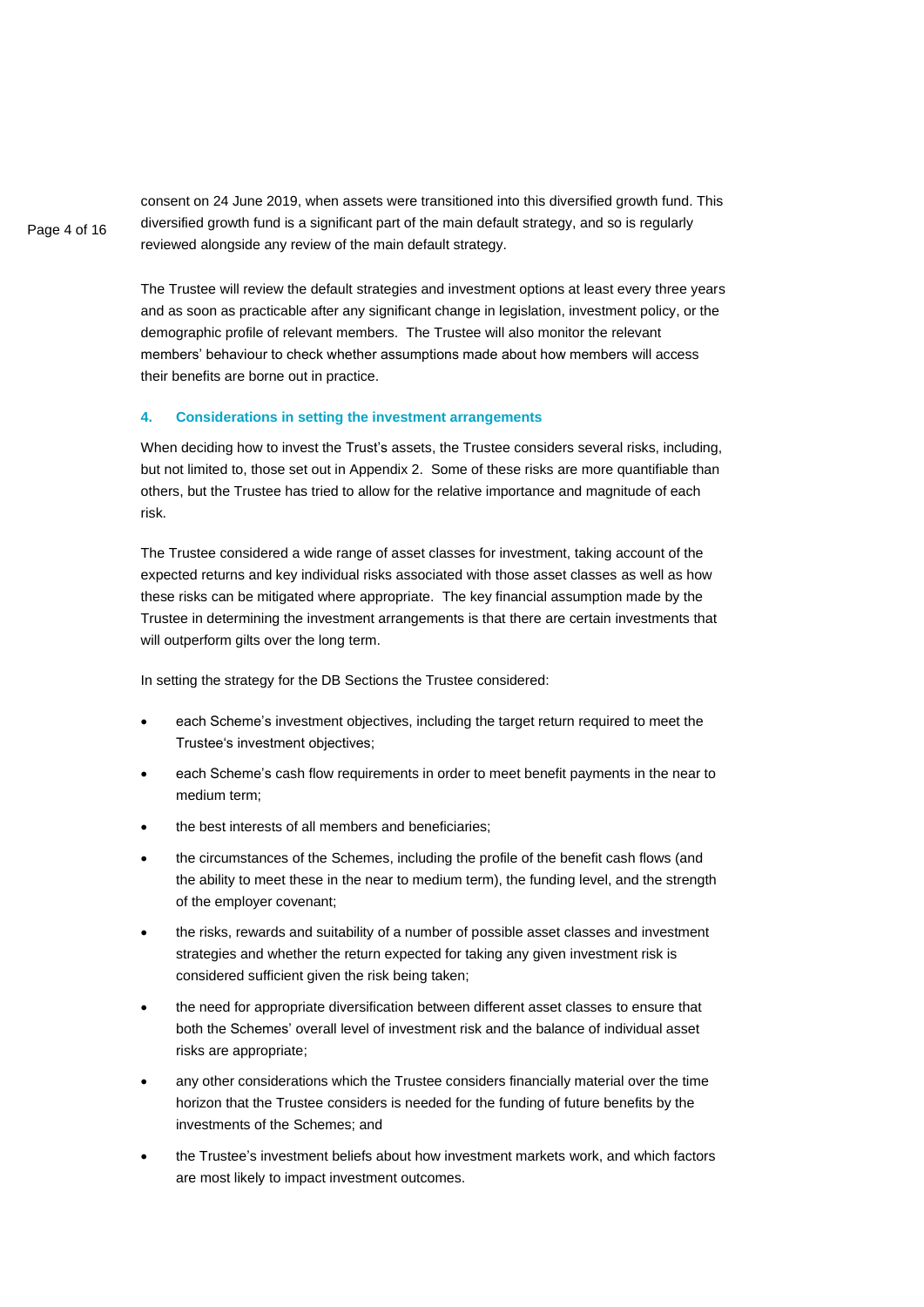In determining the investment arrangements for the AVC and DC Sections the Trustee considered:

# Page 5 of 16

- the best interests of all members and beneficiaries:
- the profile of the membership and what this is likely to mean for the choices members might make upon reaching retirement;
- the risks, rewards and suitability of a number of possible asset classes and lifestyle strategies and whether the return expected for taking any given investment risk is considered sufficient given the risk being taken;
- the need for appropriate diversification within the default strategy and other lifestyle options to ensure that, for each such option, both the overall level of investment risk and the balance of individual asset risks are appropriate;
- the need for appropriate diversification within the other investment options offered to members;
- any other considerations which the Trustee considers financially material over the periods until members' retirement, or any other timeframe which the Trustee believes to be appropriate; and
- the Trustee's investment beliefs about how investment markets work and which factors are most likely to impact investment outcomes.

The Trustee's key investment beliefs, which influenced the setting of the investment arrangements, are as follows

- asset allocation is the primary driver of long-term returns;
- risk-taking is necessary to achieve return, but not all risks are rewarded;
- equity, credit and illiquidity are the primary rewarded risks;
- risks that do not have an expected reward should generally be avoided, hedged or diversified;
- investment markets are not always efficient and there may be opportunities for good active managers to add value;
- environmental, social and governance (ESG) factors are likely to be one area of market inefficiency and so managers may be able to improve risk-adjusted returns by taking account of ESG factors;
- investment managers who can consistently spot and profitably exploit market opportunities are difficult to find and therefore passive management, where available, is usually better value;
- long-term environmental, social and economic sustainability is one factor that Trustee should consider when making investment decisions; and
- costs have a significant impact on long-term performance and therefore obtaining value for money from the investments is important.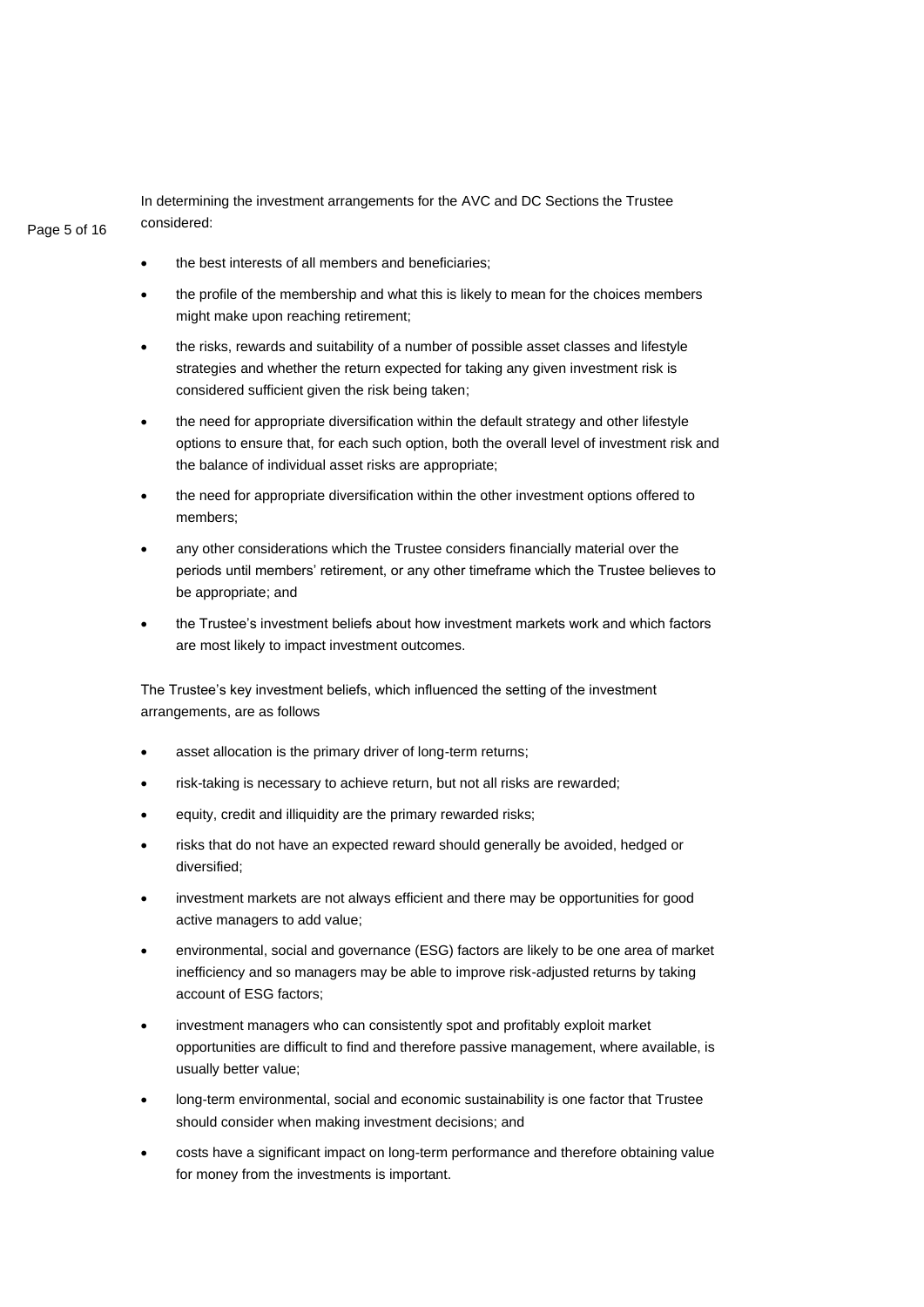The Trustee's key investment beliefs and understanding of the Trust's membership are reflected in the design of the default and other lifestyle options, and in the range of other funds made available to members.

#### **5. Implementation of the investment arrangements**

Page 6 of 16

Before investing in any manner, the Trustee obtains and considers proper written advice from its investment adviser on the question of whether the investment is satisfactory, having regard to the need for suitable and appropriately diversified investments, taking account of the principles within this statement.

For the TAPS Scheme and the part of the BAL Scheme that is covered by the bulk annuity policies, the Trustee does not believe that the matters set out in Regulation 2(3)(d) of the Occupational Pension Schemes (Investment) Regulations 2005 relating to incentivising investment managers and monitoring turnover costs are relevant to the bulk annuity policies.

For the TUI UK Scheme, TAPS' cash holdings and the part of the BAL Scheme that is not covered by the bulk annuity policies, details of the investment managers are set out in the separate IPID.

In respect of the AVC and DC Sections, the Trustee has signed agreements with a platform provider (as well as some "legacy" arrangements with other providers), who makes available a range of investment options to members. These agreements set out in detail the terms on which the investments are managed. The investment managers' primary role is the day-to-day investment management of the Trust's investments. There is no direct relationship between the Scheme and the underlying investment managers for the AVC and DC Sections.

The Trustee and investment managers to whom discretion has been delegated exercise their powers to giving effect to the principles in this Statement of Investment Principles, so far as is reasonably practicable.

The Trustee has limited influence over managers' investment practices for the Trust's assets that are held in pooled funds, but it encourages its managers to improve their practices where appropriate in these cases.

The Trustee's view is that the fees paid to the investment managers, and the possibility of their mandate being terminated, ensure they are incentivised to provide a high quality service that meets the stated objectives, guidelines and restrictions of the fund. However, in practice managers cannot fully align their strategy and decisions to the (potentially conflicting) policies of all their pooled fund investors in relation to strategy, long-term performance of debt/equity issuers, engagement and portfolio turnover.

It is the Trustee's responsibility to ensure that the managers' investment approaches are consistent with its policies before any new appointment, and to monitor and to consider terminating any existing arrangements that appear to be investing contrary to those policies. The Trustee expects investment managers, where appropriate, to make decisions based on assessments of the longer term financial and non-financial performance of debt/equity issuers,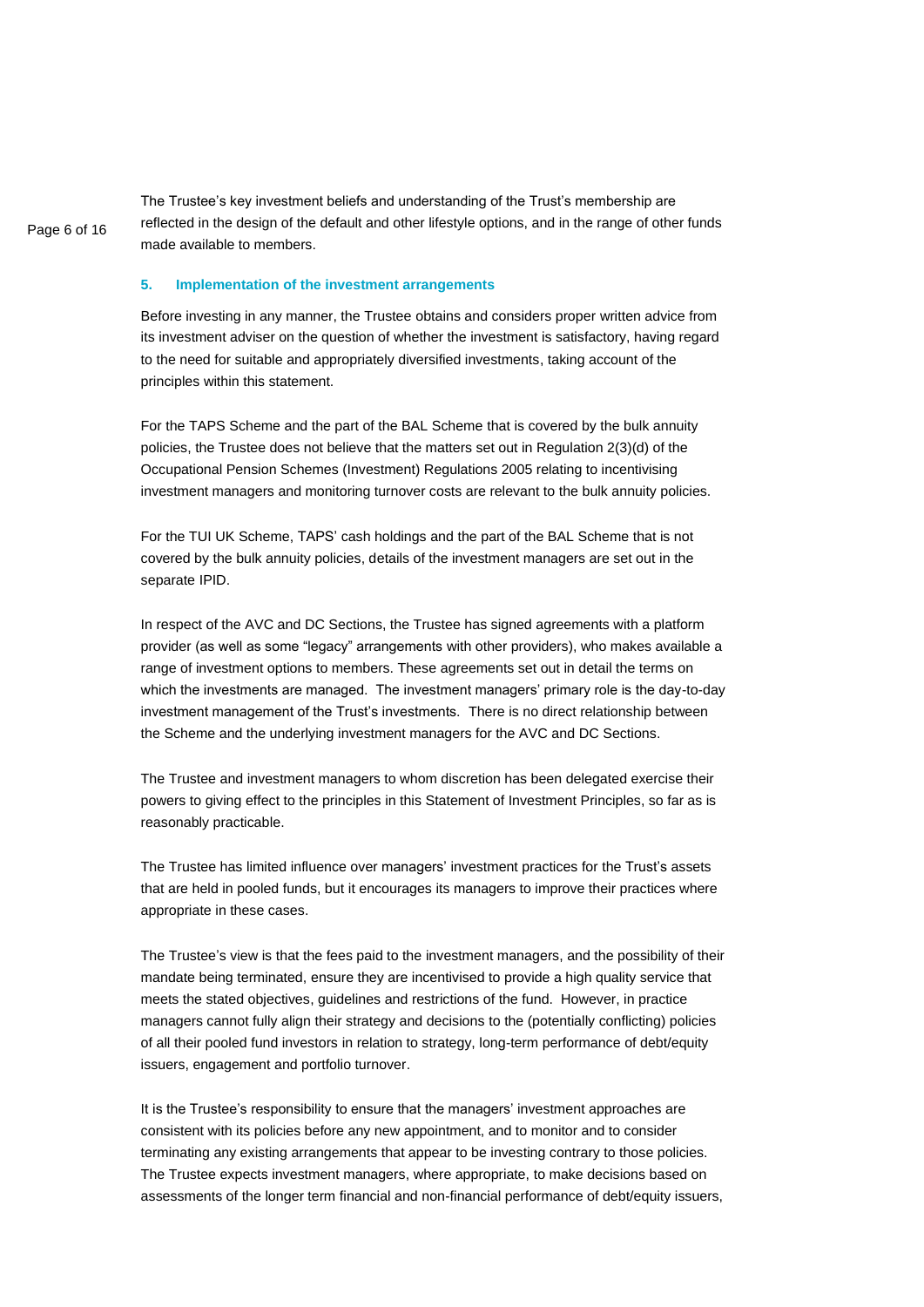and to engage with issuers to improve their performance. It assesses this when selecting and monitoring managers.

## Page 7 of 16

The Trustee evaluates investment manager performance by considering performance over both shorter and longer-term periods as available. Except in closed-ended funds where the duration of the investment is determined by the fund's terms, the duration of a manager's appointment will depend on strategic considerations and the outlook for future performance. Generally, the Trustee would be unlikely to terminate a mandate on short-term performance grounds alone.

The Trustee's policy is to evaluate each of its investment managers by reference to the manager's individual performance as well the role it plays in helping the Trust meet its overall long-term objectives, taking account of risk, the need for diversification and liquidity. Each manager's remuneration, and the value for money it provides, is assessed in light of these considerations.

The Trustee recognises that portfolio turnover and associated transaction costs are a necessary part of investment management and that the impact of portfolio turnover costs is reflected in performance figures provided by the investment managers.

The Trustee expects its investment consultant to incorporate portfolio turnover and resulting transaction costs as appropriate in its advice on the Schemes' investment mandates.

### **6. Realisation of investments**

The investment managers have discretion over the timing of realisation of investments of the Trust within the portfolios that they manage, and in considerations relating to the liquidity of investments.

For the DB Sections, when appropriate, the Trustee, on the administrators' recommendation, decides on the amount of cash required for benefit payments and other outgoings and informs the investment managers of any liquidity requirements. The Trustee's preference is for investments that are readily realisable but recognise that achieving a well-diversified portfolio may mean holding some investments that are less liquid (eg property).

For the AVC and DC Sections, the Trustee's policy is to invest in funds that offer daily dealing to enable members to readily realise and change their investments.

#### **7. Financially material considerations and non-financial matters**

The Trustee has considered how environmental, social, governance ("ESG") and ethical factors should be taken into account in the selection, retention and realisation of investments, given the time horizon of the Trust and its members.

The Trustee expects its investment managers to take account of financially material considerations (including climate change and other ESG considerations). The Trustee seeks to appoint managers that have appropriate skills and processes to do this, and from time to time reviews how its managers are taking account of these issues in practice.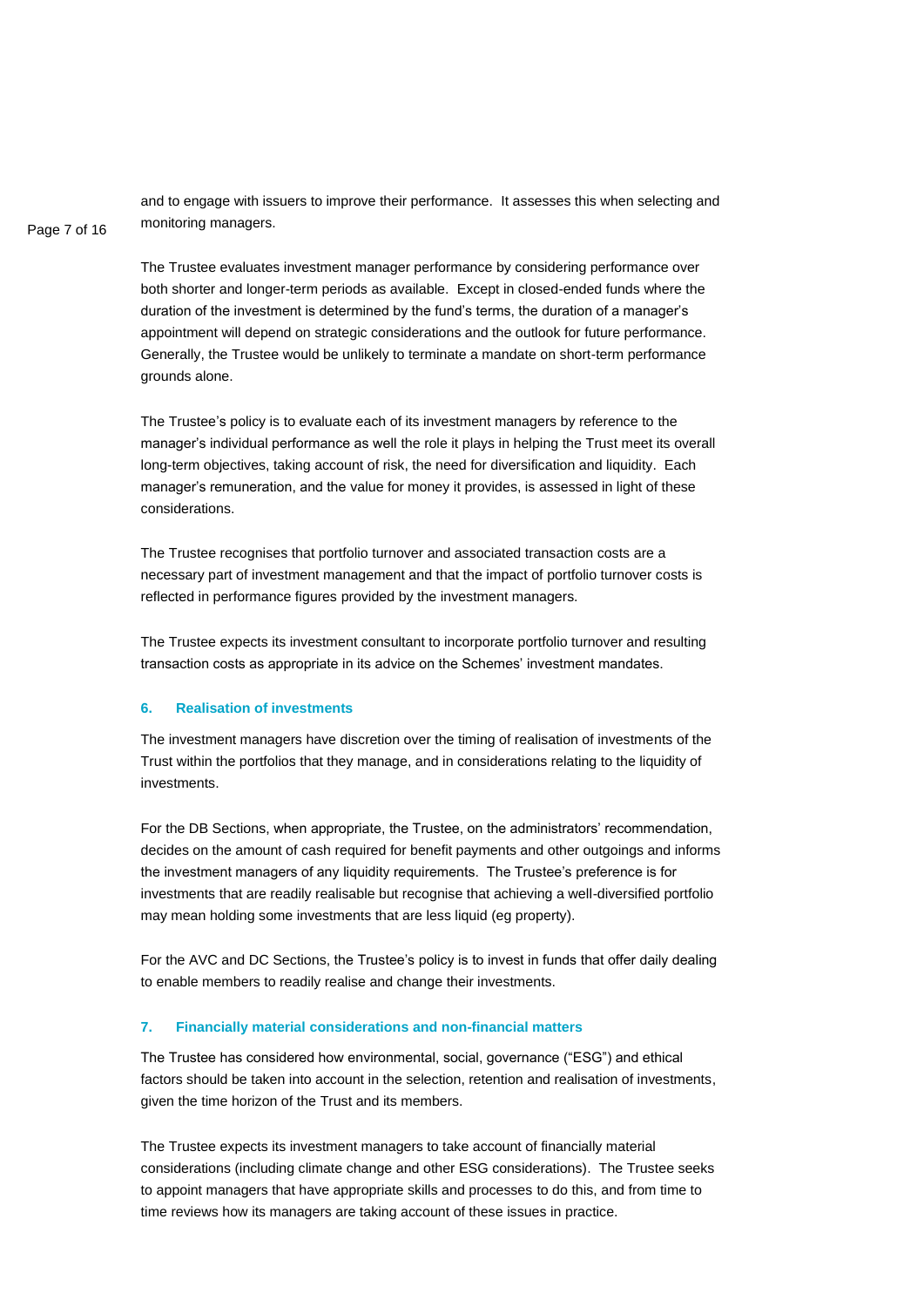The Trustee has limited influence over managers' investment practices where assets are held in pooled funds, but it encourages its managers to improve their practices where appropriate.

The Trustee does not take into account any non-financial matters (ie matters relating to the ethical and other views of members and beneficiaries, rather than considerations of financial risk and return) in the selection, retention and realisation of investments. Within the AVC and DC Sections the Trustee recognises that some members may wish for ethical or other nonfinancial matters to be taken into account in their investments and therefore has made available a passive ESG global equity index Fund and a Sharia compliant global equity fund as investment options to members.

#### 8. **Voting and engagement**

The Trustee recognises its responsibilities as owners of capital, and believes that good stewardship practices, including monitoring and engaging with investee companies, and exercising voting rights attaching to investments, protect and enhance the long-term value of investments. The Trustee has delegated to its investment managers the exercise of rights attaching to investments, including voting rights, and engagement with issuers of debt and equity and other relevant persons about relevant matters such as performance, strategy, capital structure, management of actual or potential conflicts of interest, risks and ESG considerations.

The Trustee does not monitor or engage directly with issuers or other holders of debt or equity. It expects the investment managers to exercise ownership rights and undertake monitoring and engagement in line with the managers' general policies on stewardship, as provided to the Trustee from time to time, considering the long-term financial interests of the beneficiaries. The Trustee seeks to appoint managers that have strong stewardship policies and processes, reflecting where relevant the recommendations of the UK Stewardship Code issued by the Financial Reporting Council, and from time to time the Trustee reviews how these are implemented in practice.

SIP signed for and on behalf of the Trustee of the Trust:

Signed:

 $\frac{N}{N}$ 

GARY BIAD

Fre IAN TRANSCRY UL LEP

Page 8 of 16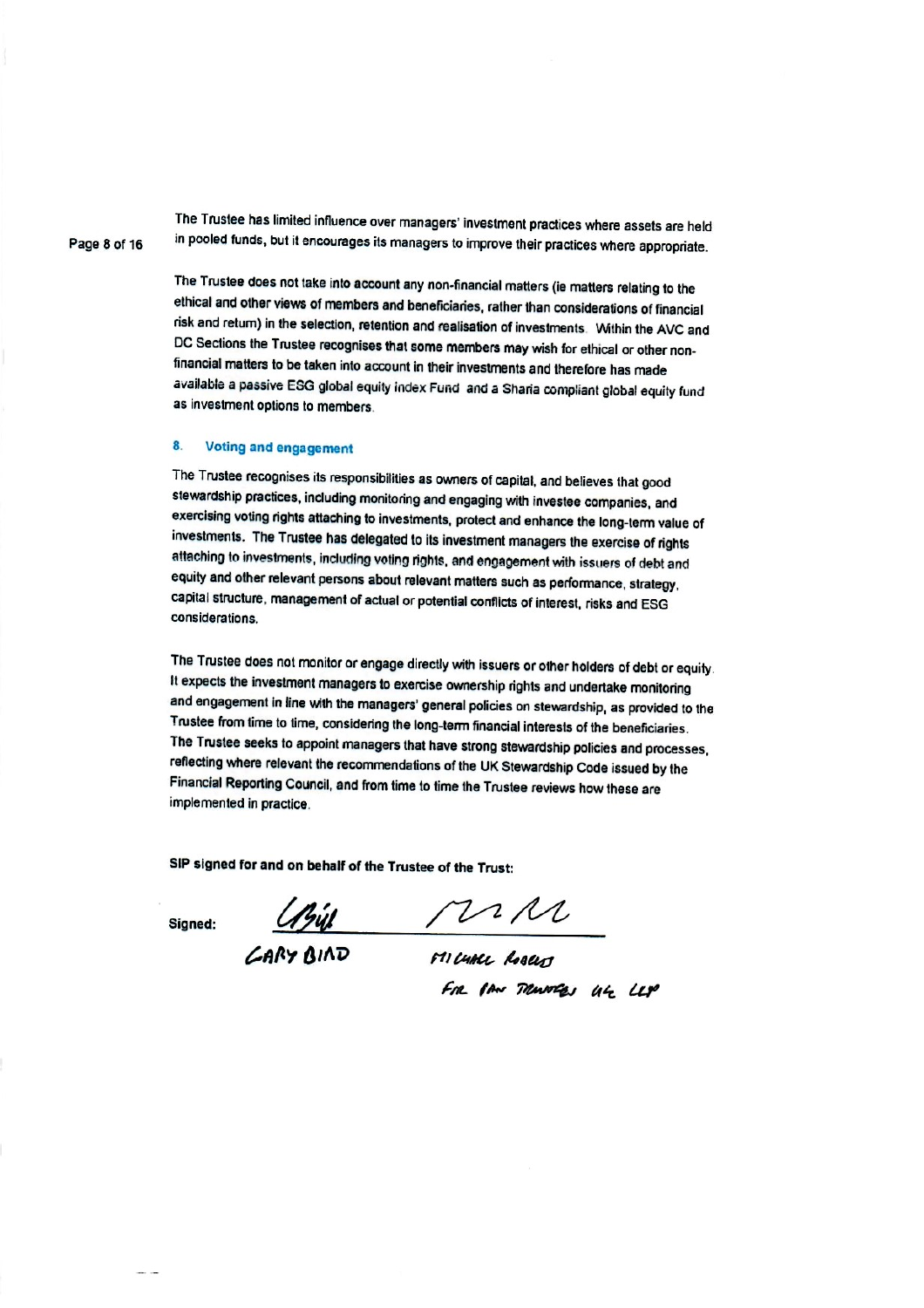#### **Appendix 1**

#### Page 9 of 16

# *Investment governance, responsibilities, decision-making and fees*

The Trustee has decided on the following division of responsibilities and decision-making for the Trust. This division is based upon the Trustee's understanding of the various legal requirements placed upon it, and its view that the division of responsibility allows for efficient operation and governance of the Trust overall. The Trustee's investment powers are set out within the Trust's governing documentation.

#### **1. Trustee**

In broad terms, the Trustee is responsible in respect of investment matters for:

- developing a mutual understanding of investment and risk issues with the employer;
- setting the investment strategy, in consultation with the employer;
- formulating a policy in relation to financially material considerations, such as those relating to ESG considerations (including but not limited to climate change);
- setting the policy for rebalancing between asset classes;
- setting a policy on the exercise of rights (including voting rights) and undertaking engagement activities in respect of the investments;
- putting effective governance arrangements in place and documenting these arrangements in a suitable form;
- appointing, monitoring, reviewing and dismissing investment managers, investment advisers, actuary and other service providers;
- monitoring the exercise of the investment powers that they have delegated to the investment managers and monitoring compliance with Section 36 of the Act;
- communicating with members as appropriate on investment matters, such as the Trustee's assessment of its effectiveness as a decision-making body, the policies regarding responsible ownership and how such responsibilities have been discharged;
- reviewing the investment policy as part of any review of the investment strategy;
- reviewing the content of this SIP from time to time and modifying it if deemed appropriate; and
- consulting with the employer when reviewing the SIP.

The Trustee has delegated consideration of certain investment matters to an investment subcommittee ("ISC") and a trustee for the Common Investment Fund ("CIF"). The parties understand the different areas where each party makes decisions, provides oversight or recommendations. The terms of reference for the ISC detail clearly its responsibilities. The Trustee has sufficient expertise to be able to evaluate and challenge the advice they receive and manage conflicts of interests.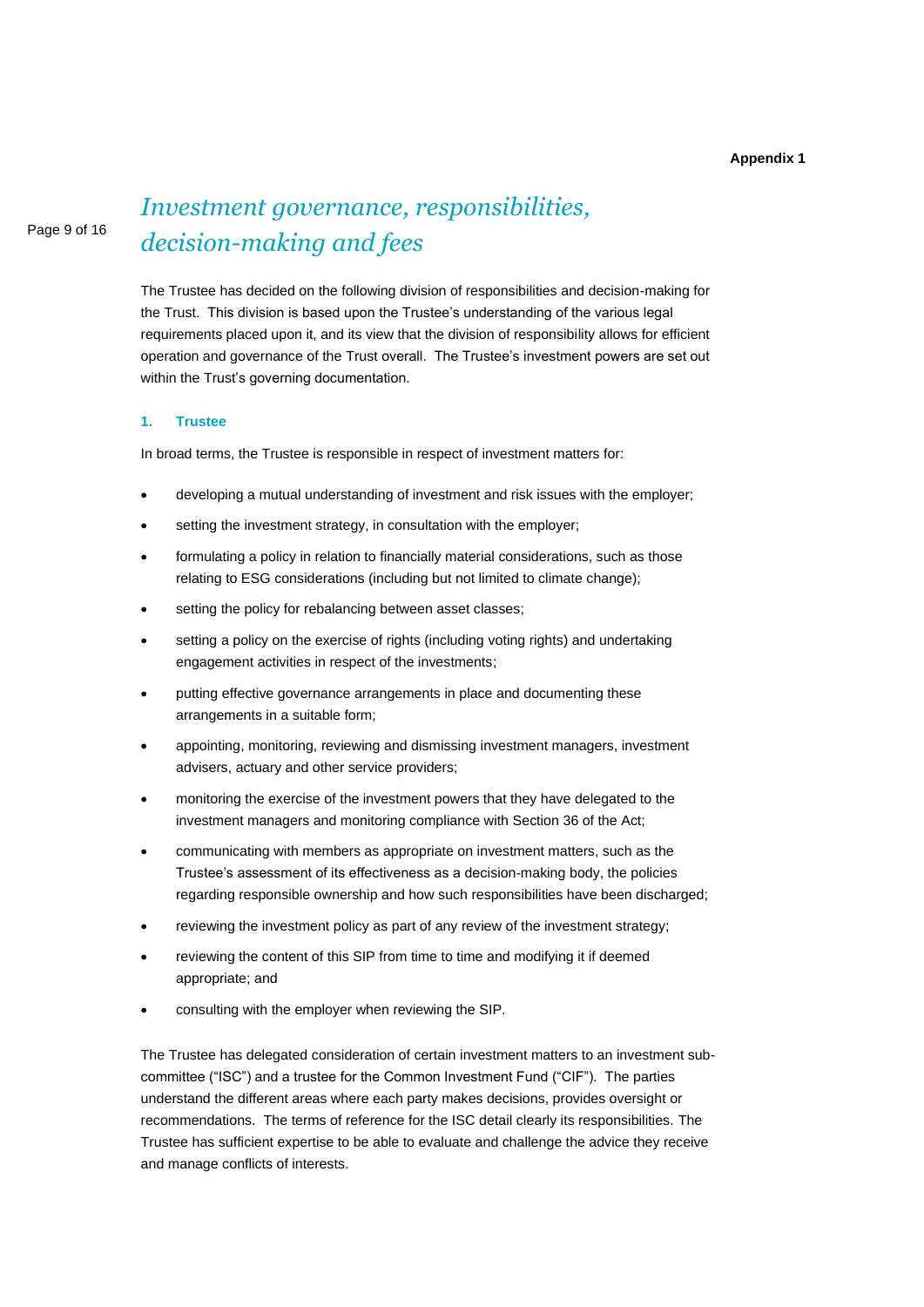#### **2. Annuity provider**

Page 10 of 16 The annuity provider's responsibility is to provide the Trustee with payments so that the pensions secured under the bulk annuity policies can be paid on an accurate and on a timely basis.

#### **3. Investment managers**

In broad terms, the investment managers will be responsible for:

- managing the portfolios of assets according to their stated objectives, and within the guidelines and restrictions set out in their respective investment manager agreements and/or other relevant governing documentation:
- taking account of financially material considerations (including climate change and other ESG considerations) as appropriate when managing the portfolios of assets;
- exercising rights (including voting rights) attaching to investments and undertaking engagement activities in respect of investments;
- providing the Trustee with regular information concerning the management and performance of their respective portfolios; and
- having regard to the provisions of Section 36 of the Act insofar as it is necessary to do so.

The custodians of the portfolios (whether there is a direct relationship between the custodian and the Trustee or not) are responsible for safe keeping of the assets and facilitating all transactions within the portfolios.

### **4. Investment adviser**

In broad terms, the investment adviser will be responsible, in respect of investment matters, as requested by the Trustee, for the following:

- for the DB Sections, advising on how material changes within the Trust's benefits, membership, and funding position may affect the manner in which the assets should be invested and the asset allocation policy;
- for the AVC and DC Sections, advising on a suitable fund range and default strategies for the Trust, and how material changes to legislation or within the Trust's benefits and membership may impact this;
- advising on the selection, and review, of the investment managers, incorporating its assessment of the nature and effectiveness of the managers' approaches to financially material considerations (including climate change and other ESG considerations); and
- participating with the Trustee in reviews of this SIP.

#### **5. Agreements with advisers, investment managers and annuity provider**

The Trustee has in place signed agreements with each of the Schemes' advisers, investment managers and annuity provider. These provide details of the specific arrangements agreed by the Trustee with each party.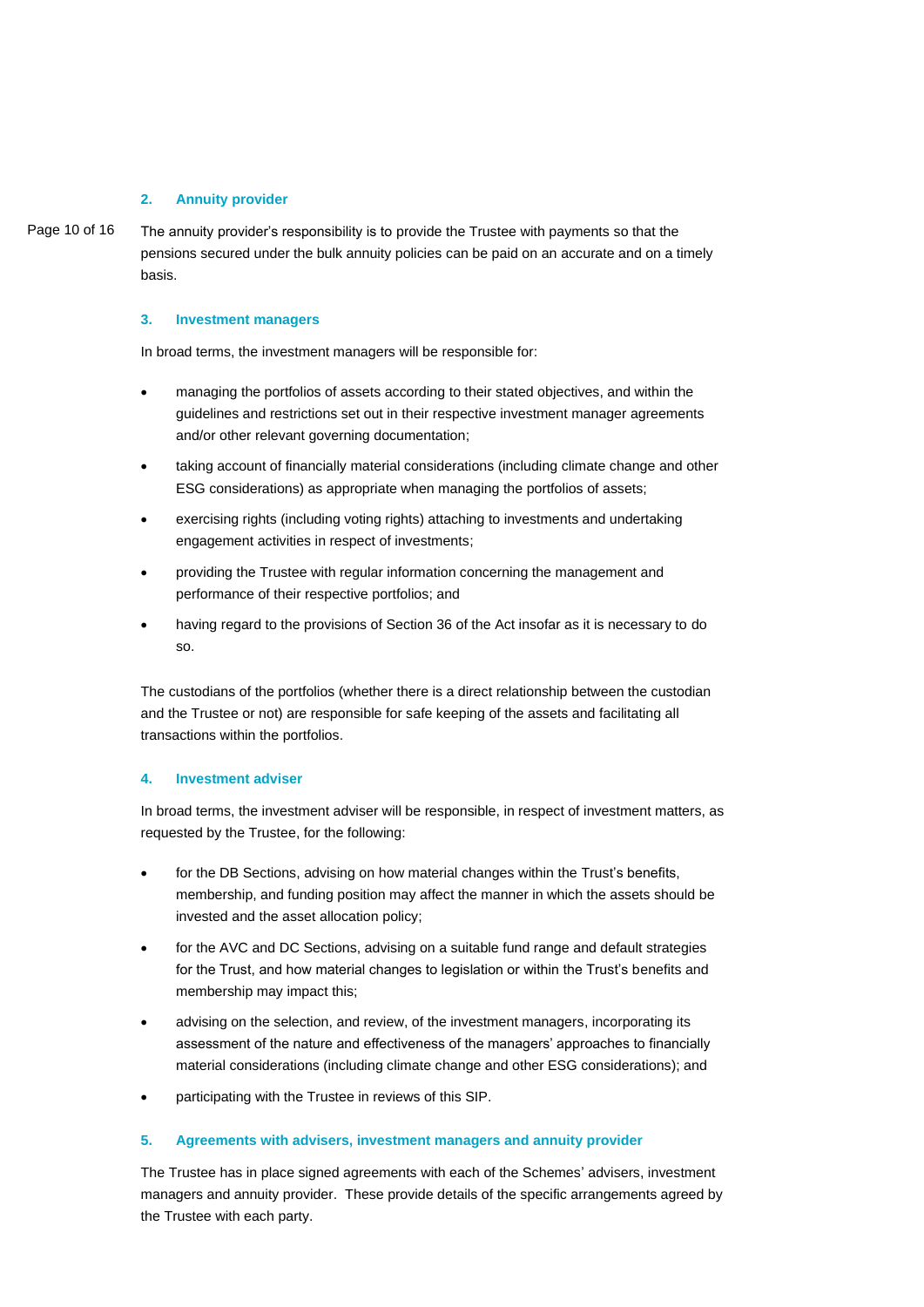#### Page 11 of 16

#### **6. Fee structures**

The Trustee recognises that the provision of investment management and advisory services to the Trust results in a range of charges to be met, directly or indirectly, by deduction from the Trust's assets.

The Trustee has agreed Terms of Business with the Trust's actuarial and investment advisers, under which work undertaken is charged for by an agreed fixed fee or on a "time-cost" basis.

The investment managers receive fees calculated by reference to the market value of assets under management. The fee rates are believed to be consistent with the manager's general terms for institutional clients and are considered by the Trustee to be reasonable when compared with those of other similar providers. See also Section 5 of the SIP.

The Trustee has appointed a custodian in respect of all of the Trust's investments. The custodian is remunerated using a mixture of fixed fees, ad-valorem and per line item charges. Collectively the fee rates are believed to be consistent with the custodian's general terms for institutional clients and are considered by the Trustee to be reasonable when compared with those of other similar providers.

#### **7. Performance assessment**

The Trustee is satisfied, taking into account the external expertise available, that there are sufficient resources to support its investment responsibilities. The Trustee believes that it has sufficient expertise and appropriate training to carry out its role effectively.

It is the Trustee's policy to assess the performance of the Trust's investments, investment providers and professional advisers from time to time. See Section 5 of the SIP. The Trustee will also periodically assess the effectiveness of its decision-making and investment governance processes and will decide how this may then be reported to members.

#### **8. Working with the Trust's employer**

When reviewing matters regarding the Trust's investment arrangements, such as the SIP, the Trustee seeks to give due consideration to the employer's perspective. While the requirement to consult does not mean that the Trustee needs to reach agreement with the employer, the Trustee believes that better outcomes will generally be achieved if the Trustee and employer work together collaboratively.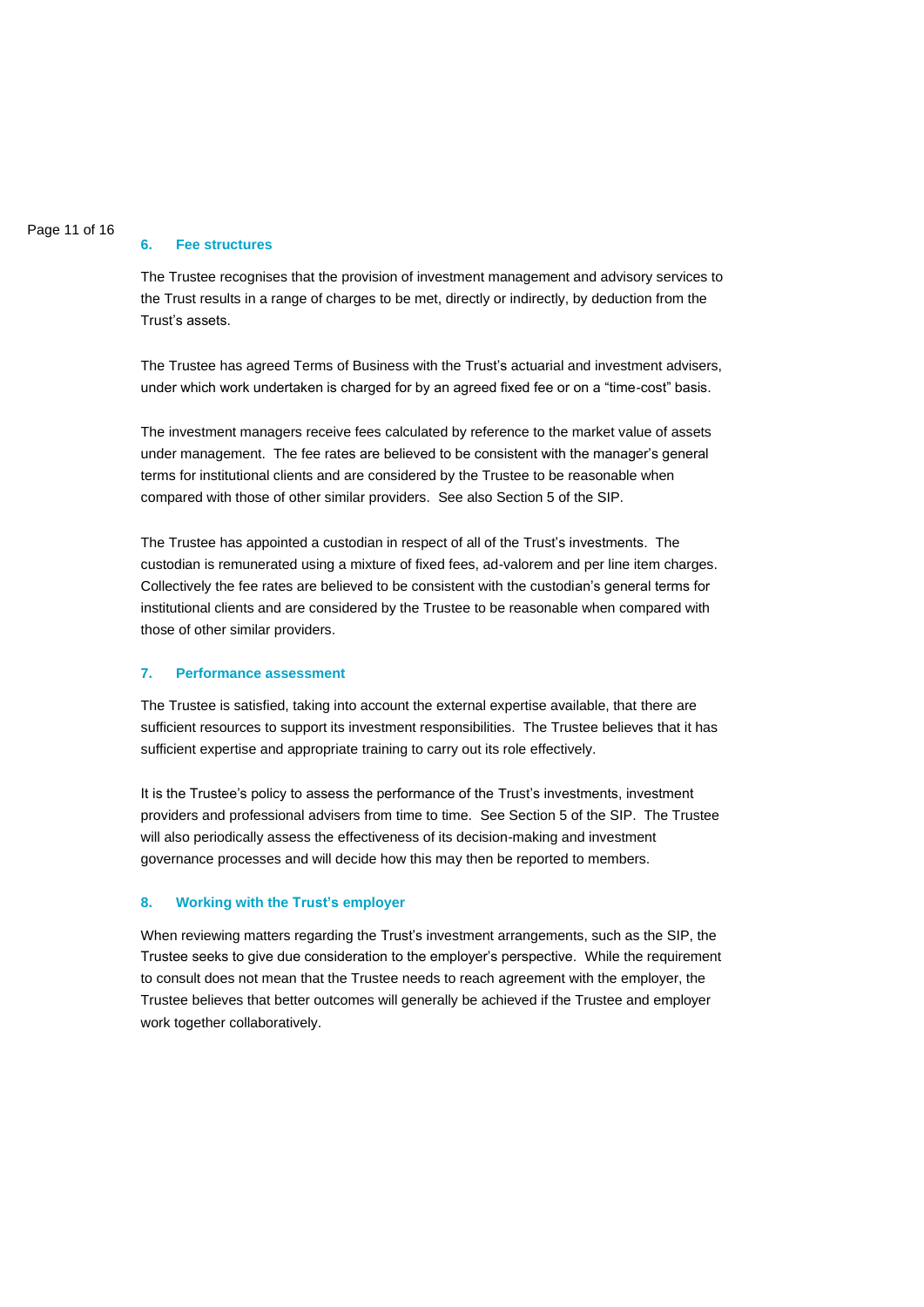#### **Appendix 2**

# Page 12 of 16 *Policy towards risk*

#### **1. Risk appetite and risk capacity**

Risk appetite is a measure of how much risk the Trustee is willing to bear within the Trust in order to meet its investment objectives. Taking more risk is expected to mean that those objectives can be achieved more quickly, but it also means that there is a greater likelihood that the objectives are missed, in the absence of remedial action. Risk capacity is a measure of the extent to which the Trustee can tolerate deviation from its long term objectives before attainment of those objectives is seriously impaired. The Trustee aims to strike the right balance between risk appetite and risk capacity.

When assessing the risk appetite and risk capacity, the Trustee considered a range of qualitative and quantitative factors, including:

- the strength of the employer's covenant and how this may change in the near/medium future;
- the agreed journey plan and employer contributions;
- each Scheme's long-term and shorter-term funding targets;
- each Scheme's liability profile, its interest rate and inflation sensitivities, and the extent to which these are hedged;
- each Scheme's cash flow and target return requirements; and
- the level of expected return and expected level of risk (as measured by Value at Risk ("VaR")), now and as the strategy evolves.

#### **2. Approach to managing and monitoring investment risks**

The Trustee considers that there are several different types of investment risk that are important to manage and monitor. These include, but are not limited to:

#### **2.1. Risk of inadequate returns**

For the DB Sections, a key objective of the Trustee is that, over the long-term, the Trust should generate its target return so that it has adequate assets to meet its liabilities as they fall due. The Trustee therefore invests the assets of the Trust to produce a sufficient long-term return in excess of the liabilities. There is also a risk that the performance of the Trust's assets and liabilities diverges in certain financial and economic conditions in the short term. This risk has been considered in setting the investment strategy and is monitored by the Trustee on a regular basis.

In the AVC and DC Sections, as members' benefits are dependent on the investment returns achieved, it is important that investment options are available which can be expected to produce adequate real returns over the longer term. Accordingly, equity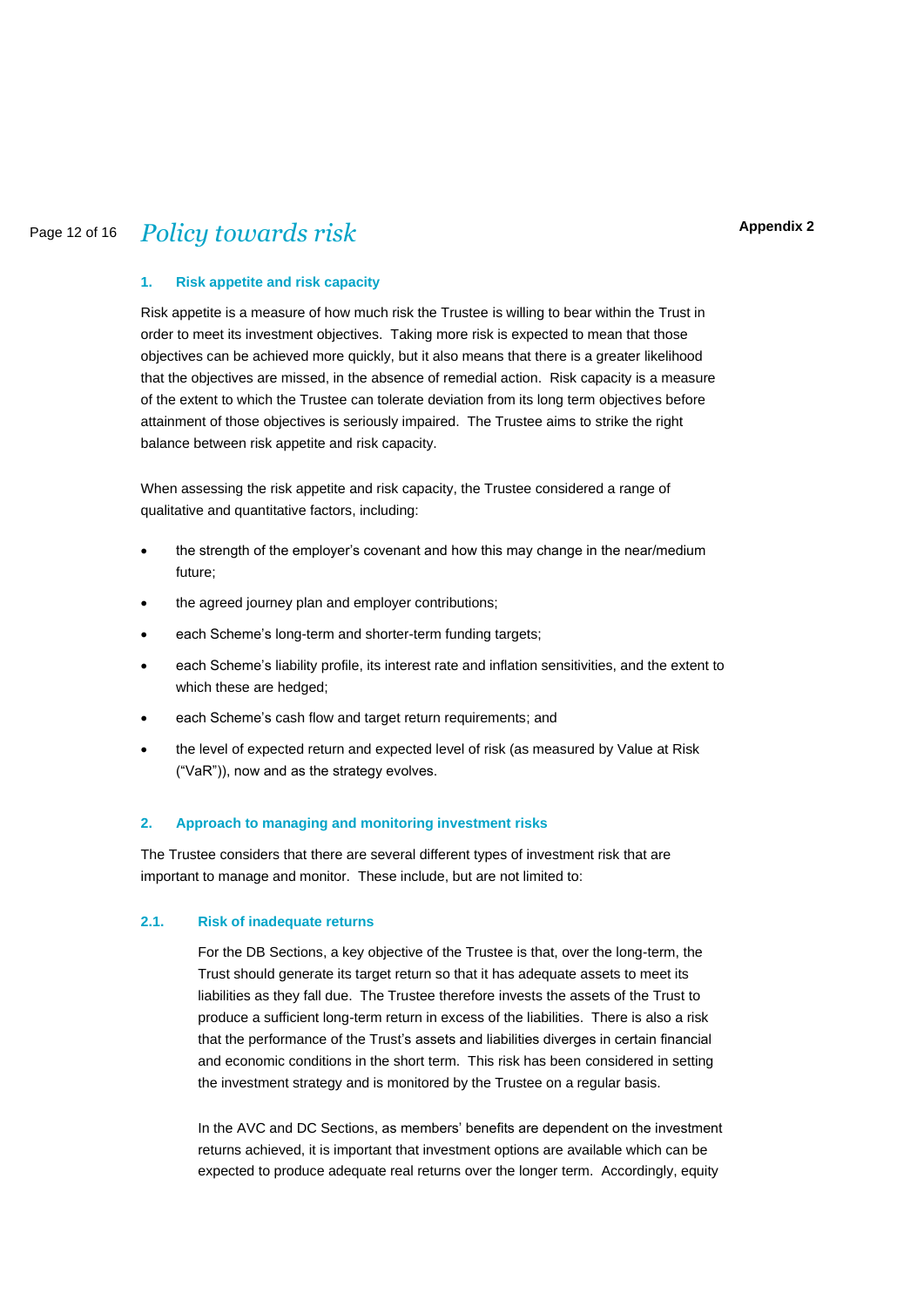Page 13 of 16 **and equity-based funds, which are expected to provide positive returns above** inflation over the long term, have been made available to members and feature in the growth phase of the main default strategy. To reduce the chance of a sharp deterioration in members' benefits close to retirement, the Trustee has made the main default strategy a lifestyle strategy.

#### **2.2. Risk from lack of diversification**

This is the risk that failure of a particular investment, or the general poor performance of a given investment type, could materially adversely affect the Trust's assets. The Trustee believes that the Trust's DB assets and AVC and DC default strategies are adequately diversified between different asset classes and within each asset class and the AVC and DC self-select options provide a suitably diversified range for members to choose from. This was a key consideration when determining the Trust's investment arrangements and is monitored by the Trustee on a regular basis**.**

# **2.3. Investment manager risk**

This is the risk that an investment manager fails to meet its investment objectives. Prior to appointing an investment manager, the Trustee receives written advice from a suitably qualified individual and will typically undertake an investment manager selection exercise. The Trustee monitors the investment managers on a regular basis to ensure they remain appropriate for their selected mandates.

#### **2.4. Illiquidity/marketability risk**

For the DB Sections, this is the risk that the Trust is unable to realise assets to meet benefit cash flows as they fall due, or that the Trust will become a forced seller of assets in order to meet benefit payments. The Trustee is aware of each Scheme's cash flow requirements and believes that this risk is managed by maintaining an appropriate degree of liquidity across the Trust's investments.

For the AVC and DC Sections, this is the risk that core financial transactions, such as switches between different funds, are not processed promptly due to lack of liquidity in the investments. The Trustee manages this risk by only using pooled funds with daily dealing within the default strategy and diversifying the strategy across different types of investment.

#### **2.5. Environmental, social and governance (ESG) risks**

Environmental, social and corporate governance (ESG) factors are sources of risk to the Trust's investments which could be financially material, over both the short and longer term. These potentially include risks relating to factors such as climate change, unsustainable business practices, and unsound corporate governance. The Trustee seeks to appoint investment managers who will manage these risks appropriately on their behalf and from time to time reviews how these risks are being managed in practice.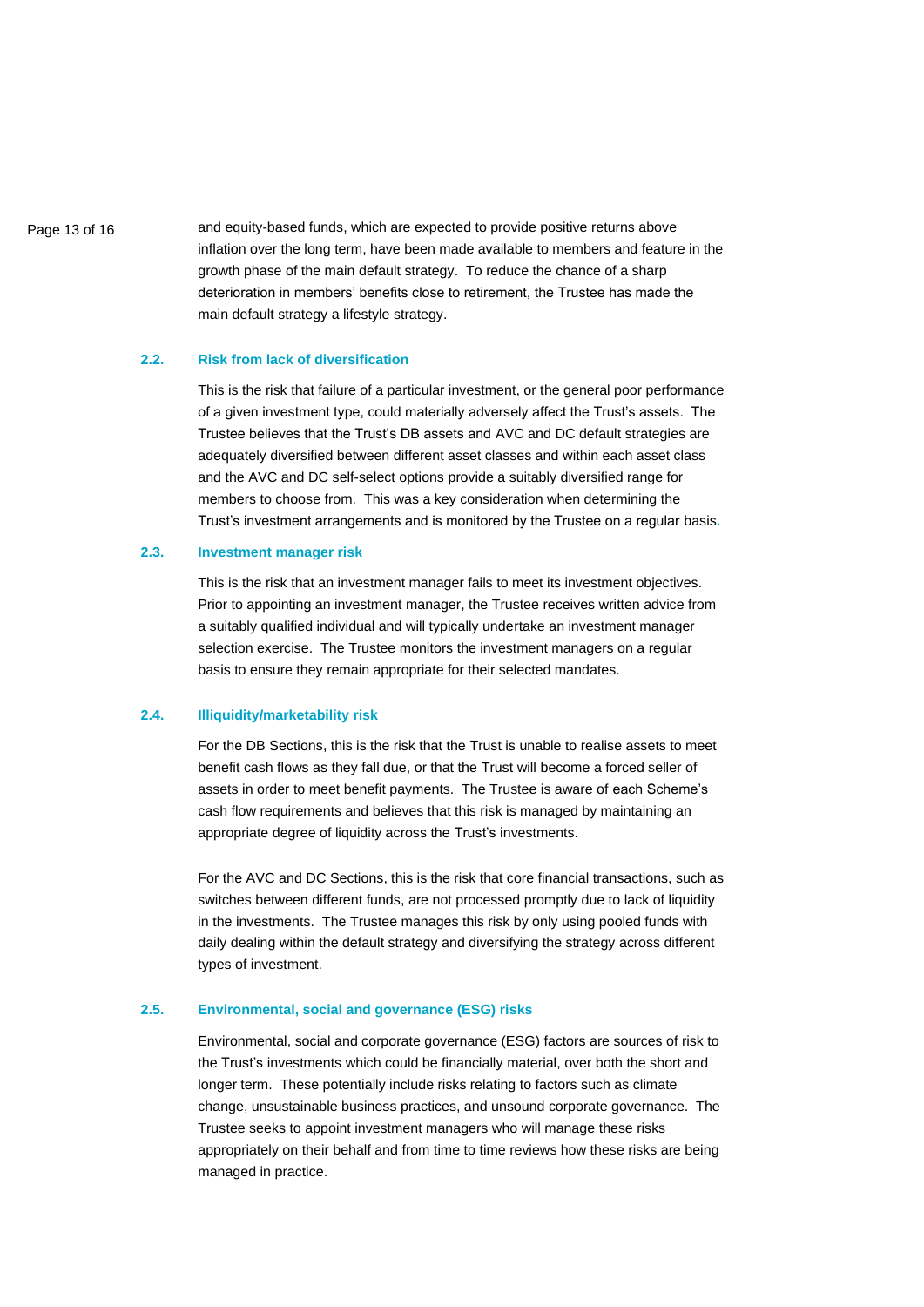## Page 14 of 16 **2.6. Collateral adequacy risk**

The DB Sections are invested in leveraged Liability Driven Investment ("LDI") arrangements to provide protection ("hedging") against adverse changes in interest rates and inflation expectations. The LDI manager may from time to time call for additional cash to be paid to the LDI portfolio in order to support a given level of leverage. Collateral adequacy risk is the risk that the Trustee when requested to do so will not be able to post additional cash to the LDI fund within the required timeframe. A potential consequence of this risk is that the Schemes' interest rate and inflation hedging could be reduced and that the Schemes' funding levels could suffer subsequently as a result. In order to manage this risk, the Trustee ensures that the Schemes have a sufficient allocation to cash and other highly liquid assets which can be readily realised, so that cash can be posted to the LDI manager at short notice.

#### **2.7. Risk from excessive charges**

Within the AVC and DC Sections, if the investment management charges together with other charges levied on, for example, transfers or early retirement are excessive, then the value of a member's account will be reduced unnecessarily. The Trustee is comfortable that the charges applicable to the Trust are in line with market practice and assess annually, as required by legislation, whether these represent good value for members.

#### **2.8. Credit risk**

This is the risk that one party to a financial instrument will cause a financial loss for the other party by failing to discharge an obligation.

The Trust is subject to credit risk because it invests in bonds via pooled funds and segregated portfolios as well as being party to a number of private credit investments. The Trustee manages its exposure to credit risk by diversifying across credit issuers and diversifying its private credit arrangements through investments with different investment managers.

The Trustee believes the above risks have been reduced or largely mitigated by the purchase of the bulk annuity policies for the BAL and TAPS Schemes respectively. However, there remains the risk of default of the bulk annuity policy provider. Before purchasing the buy-in contracts the Trustee received a report from Lincoln Pensions to assess the counterparty risk of the bulk annuity provider and have considered carefully the regulatory framework within which insurers are required to operate and concluded that the level of such risk was suitably low.

#### **2.9. Currency risk**

Whilst the majority of the currency exposure of the Trust's assets is to Sterling, the Trust is subject to currency risk because some of the Trust's investments are held in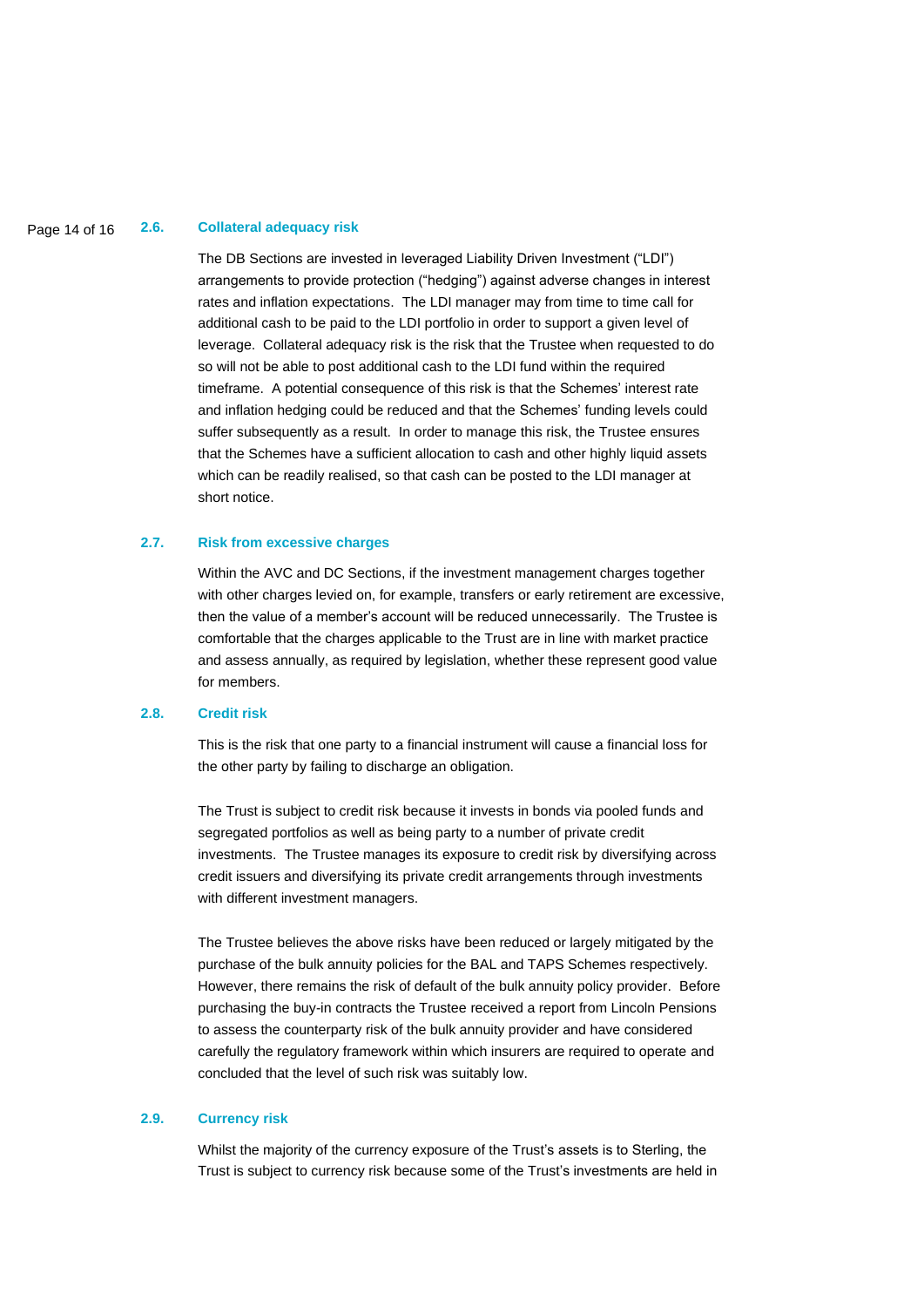Page 15 of 16 overseas markets. The Trustee considers the overseas currency exposure in the context of the overall investment strategy, and believes that the currency exposure that exists diversifies the strategy and is appropriate.

#### **2.10. Interest rate and inflation risk**

The Trustee considers interest rate and inflation risks to be generally unrewarded investment risks.

As a result, the BAL and TUI UK Schemes invest in a bespoke LDI portfolio and buy and maintain credit exposure which when combined have interest rate and inflation exposure characteristics that are broadly similar in nature to the liabilities of each Scheme (excluding the liabilities insured by the buy in policy for the BAL Scheme) over the long term.

The buy-in policies are expected to perfectly match the liabilities of the insured members for the TAPS Scheme and match a proportion of the pensioner liabilities for the BAL Scheme.

The net effect of the Trustee's approach to interest and inflation risk will be to reduce the volatility of the funding level, and so the Trustee believes that it is appropriate to manage exposures to these risks in this manner and to review them on a regular basis.

#### **2.11. Other non-investment risks**

The Trustee recognises that there are other, non-investment, risks faced by the Trust, and takes these into consideration as far as practical in setting the Trust's investment arrangements as part of its assessment of the other aspects of the Trust's Integrated Risk Management framework.

Examples for the DB Sections include:

- longevity risk (the risk that members live, on average, longer than expected. The Trustee noted the reduced longevity risks for the BAL and the TAPS Schemes as they entered buy-ins of a proportion of and all of the Schemes' liabilities respectively); and
- sponsor covenant risk (the risk that, for whatever reason, the sponsoring employer is unable to support the Trust as anticipated).

Together, the investment and non-investment risks give rise generally to funding risk. This is the risk that the Schemes' funding positions fall below what is considered an appropriate level. The Trustee regularly reviews progress towards the Schemes' funding targets, both in the longer-term as well as against short-term milestones, comparing the actual versus their expected funding levels.